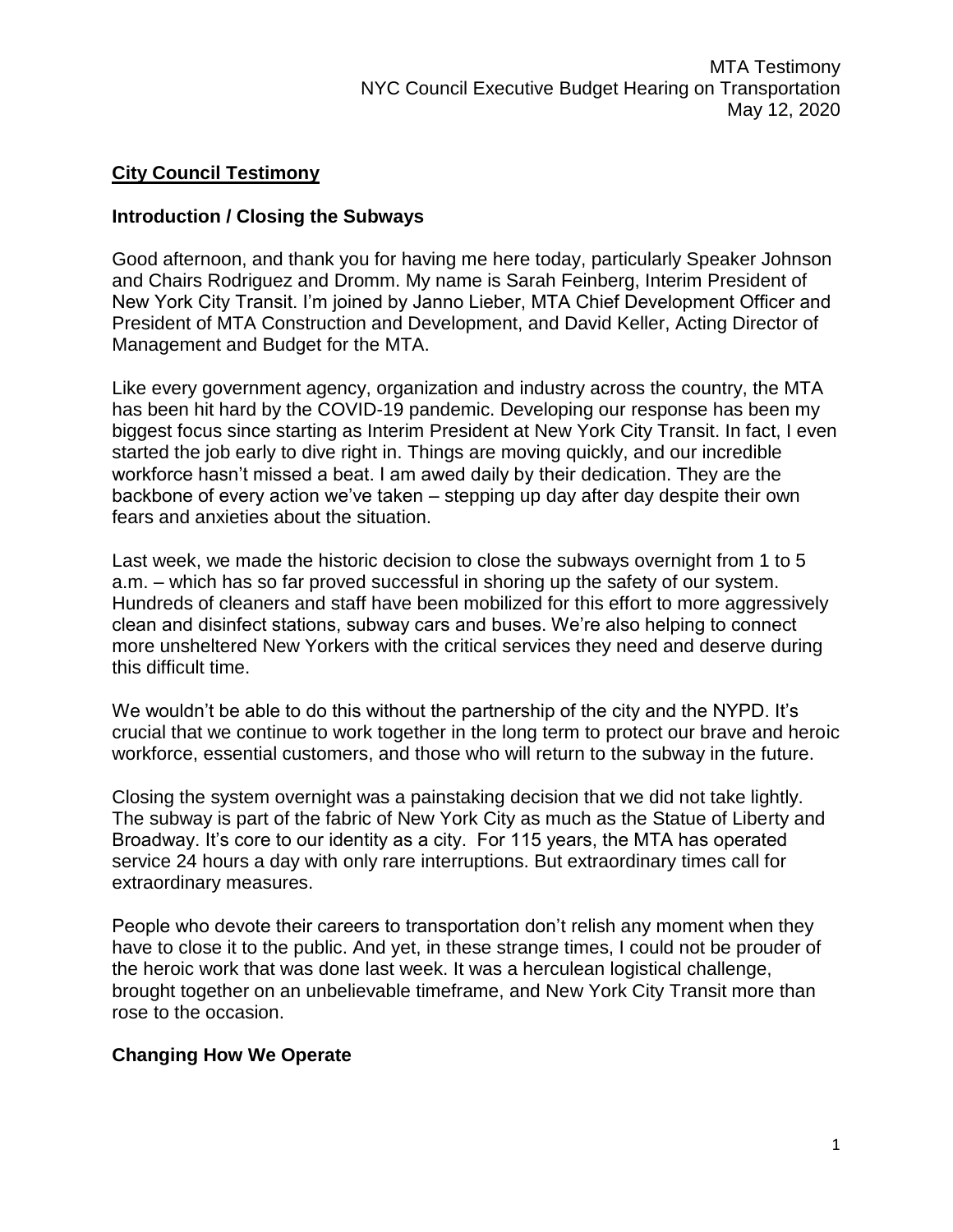If there is any silver lining to the closure, it's that we're not just cleaning more often, but we're changing the way we clean. We've prioritized testing of innovative solutions like UV, antimicrobials and electrostatic sprayers that we can continue to use once this crisis passes and we get used to a new normal. This week we began piloting UV technology for use on subway cars and buses. We're looking to see if UVs are more efficient and less expensive than our current efforts. The bottom line for our customers is that things underground will look different than what they're used to. But they can trust that safety is always our guiding principle.

I can't emphasize enough just how vital a role the city's support plays in our response. I'm grateful for the commitment we've received from the NYPD to secure stations while our crews execute this vital cleaning program. More than a thousand officers have been patrolling overnight at all 472 subway stations.

I'm particularly pleased by the success this partnership has had in homeless outreach. It is our priority to help connect unsheltered New Yorkers with the social services they need and deserve. So far, hundreds of people have accepted services. This is a good first step.

Homelessness is good for no one, especially those who have taken refuge in the subways who need medical and mental health care. We all deserve better and we will do better, but the MTA can only do so much. We are a transportation agency -- our expertise is not in social services. The subways are not a replacement for the shelter system. This is where we need the city to step up and keep stepping up -- not until the weather breaks or a cold spell is over, but day after day for the long haul.

# **Protecting Public Health**

Protecting public health and safety is at the core of every action we have taken. The MTA has been a global leader among transit agencies since day one, acting more quickly than our national and international counterparts, some of whom have only just started to adopt measures we put in place weeks ago.

Since March, we've distributed millions of pieces of personal protective equipment, including 3.8 million pairs of gloves and 1.6 million masks.

On March 2, we began disinfecting stations and high-touch areas daily with our full fleet of rolling stock getting sanitized on a 72-hour cycle, and Access-A-Ride vehicles daily. By March 11, we had intensified those efforts, moving to disinfect stations and hightouch areas twice a day. Now we have moved this to a daily disinfection for our entire fleet.

On March 20, Governor Cuomo announced his New York on Pause executive order, which shut down all but essential services throughout New York. Within 24 hours, we at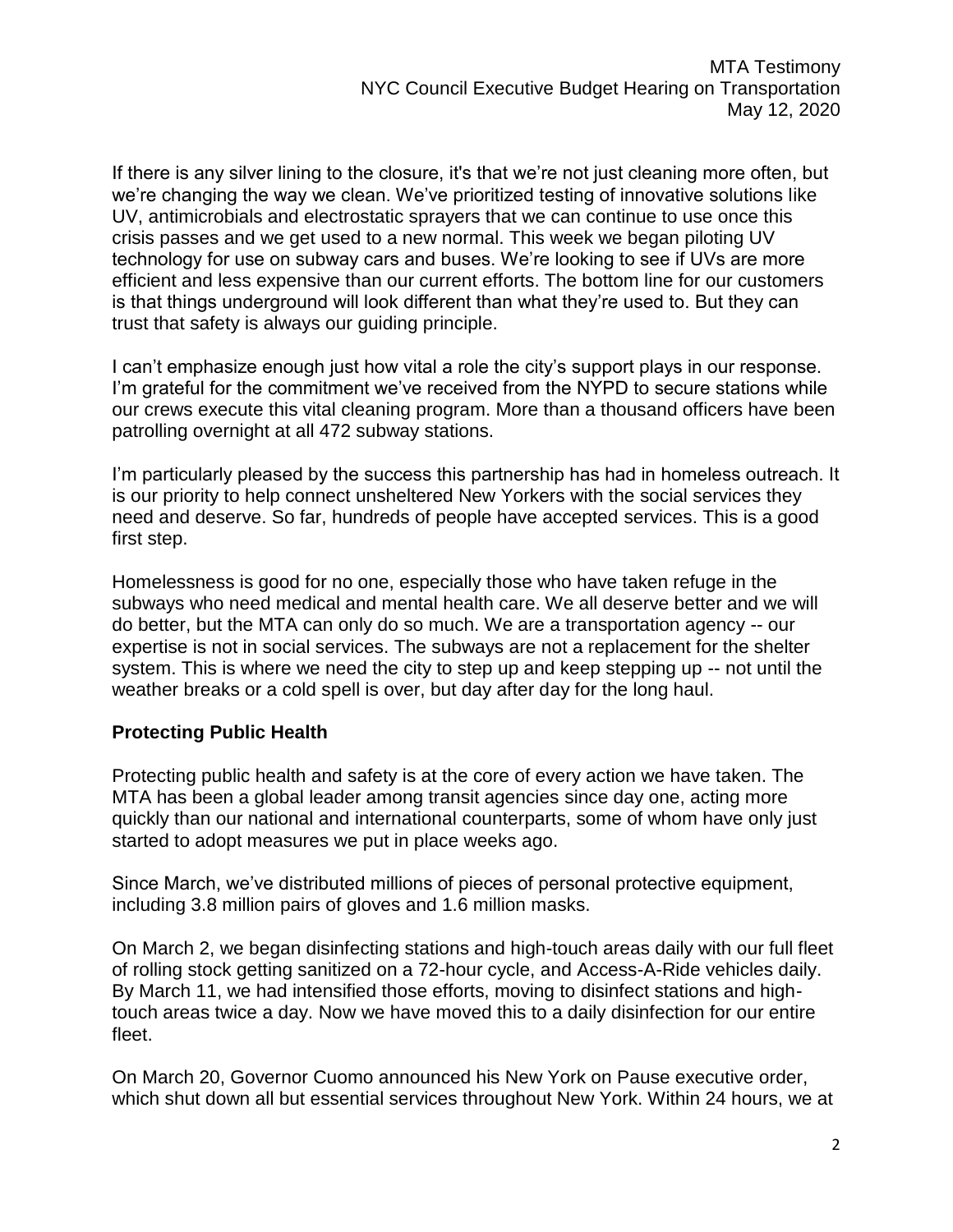the MTA sought to further protect bus operators and promote social distancing by implementing a rear-door boarding policy on all buses. Seating in the first three rows of the bus was also banned. Most cash transactions were eliminated systemwide the following day.

And on March 24, we adopted the MTA Essential Service Plan. The reduced schedule allowed for greater flexibility in staffing, while continuing to get the essential workers of this crisis where they need to go.

Our first-in-the-nation "Temperature Brigade" has been testing tens of thousands of employees across New York City Transit, Metro-North and Long Island Rail Road since March 24. This program has set a national example. Since its inception, we've fielded calls from transportation agencies all over the country who are looking to follow our lead.

By March 31, we formally deviated from previous guidance from the Centers for Disease Control and World Health Organization that healthy people should not wear masks. We started ramping up efforts to distribute face coverings to employees, while strongly urging all passengers to also wear masks when traveling with us. The governor later mandated it.

We also became the first agency in the nation to provide a \$500,000 family benefit to each family of our transit workers who have passed away from COVID-19. In addition, the MTA has partnered with Northwell Health-Go Health Urgent Care to provide priority diagnostic testing to our workers, and we're also offering voluntary anti-body testing to all our employees. Taking care of our incredible workforce is the right thing to do. They are truly the heroes moving heroes of this pandemic.

### **Budget Realities / Need for Federal Funding**

This difficult time has made clear just how important public transportation is to New York. We are the circulatory system transporting them to their jobs - in good times and in bad. As the State looks toward reopening, we're going to have to adjust to a new normal. The MTA needs to be strong and resilient enough to keep New York moving when our ridership returns. To make sure we do this right, we will be working closely with the City, State, public health experts, business leaders, labor partners and other key stakeholders.

But the biggest obstacle to the continued vitality of the MTA is our finances, which have been decimated by this pandemic. Fare and toll revenues have all but disappeared, with ridership at all agencies dropping by more than 90 percent. Traffic at MTA bridge and tunnel crossings is still down over 50 percent, and was down more than 60 percent in recent weeks.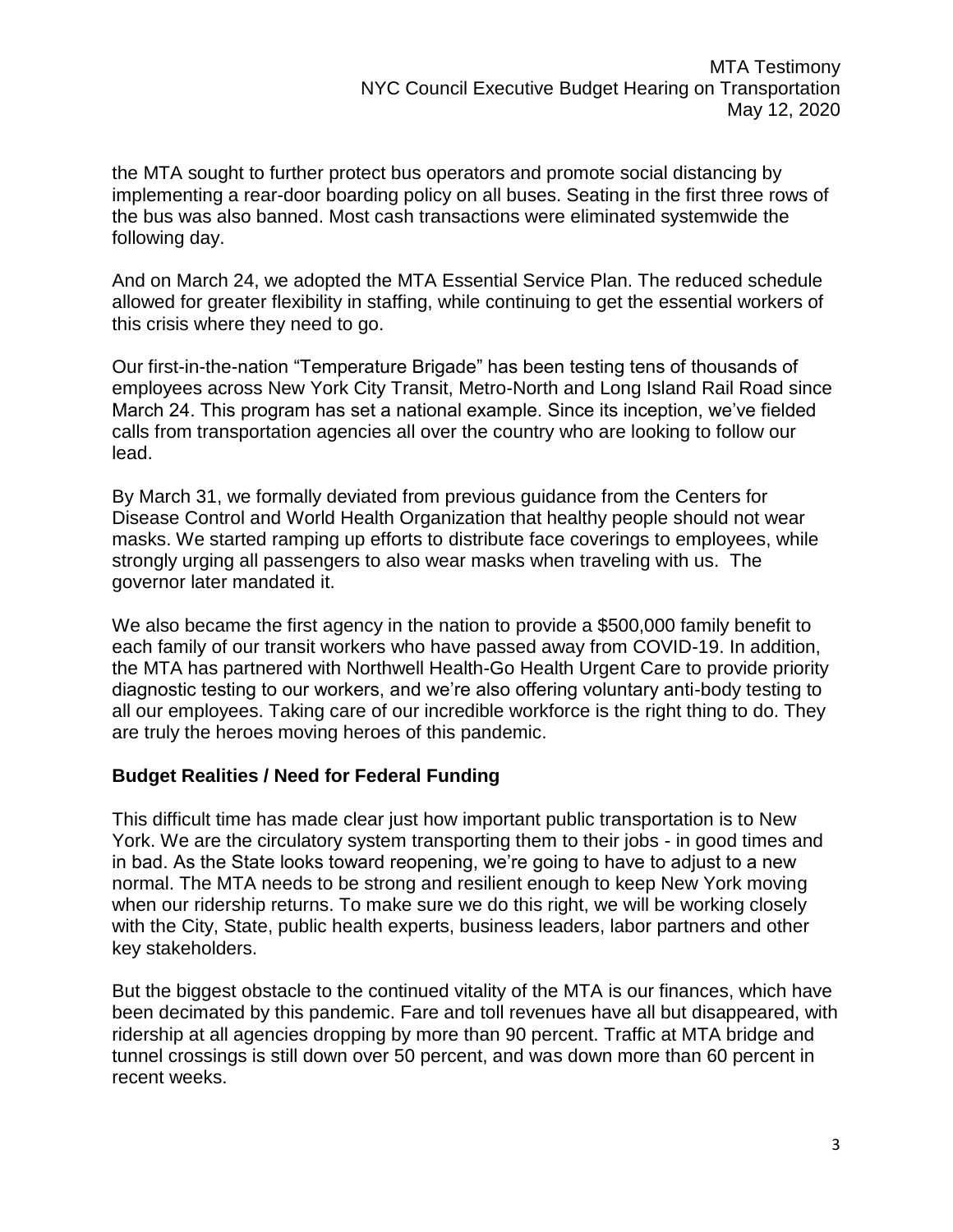In March, which was only partially impacted from the pandemic, MTA farebox revenue was down from budget by over 37 percent, a loss of \$204 million in revenue for just March. April results, which provide a clear full month impact, have farebox revenue down \$487 million, or 89 percent. Toll revenue at our bridge and tunnel crossings in March was down over 26 percent, adding \$45 million to our monthly loss. In April, toll revenue was down \$104 million or 60 percent. We have been losing, and continue to lose, about \$140 million each week in fare and toll revenue.

The subsidies we receive from dedicated taxes and fees will also be hit hard, as the economic activity which generates this revenue has fallen precipitately. The analysis conducted by our consultants have estimated the loss of subsidy revenue to be between \$1.6 billion and \$1.8 billion this year alone, followed by similar losses next year as well.

Our expenses are also increasing, and while we currently do not have firm figures at this time, our consultants have estimated that the efforts that will be necessary to clean our system for our riders and employees will likely cost between \$700 million and \$800 million this year, and continuing into the future.

Overall, the financial impact to the MTA from farebox and toll revenue losses, reductions in subsidies, and increased cleaning costs have been estimated to be in the range of \$7 billion to \$8.5 billion for 2020, followed by another \$5.1 billion to \$7.8 billion for 2021. That's why we have told Congress we need another \$3.9 billion, on top of the money received from the CARES Act, just to cover the COVID-related operating deficit in 2020, and a total of \$10.4 billion to cover the projected deficits in both 2020 and 2021.

Such a huge blow would come at a time when we have achieved tremendous progress. Before the pandemic, on-time performance was steadily improving across the system reaching its highest level in six years on the subway. Ridership was also increasing before the pandemic – defying national trends. I'm not willing to go back on that. We need the federal government to invest in our future so our workforce can carry forward the hard-fought gains that we've made.

Significant additional federal funding is the only answer. We can't go this alone. The COVID-19 pandemic is a national disaster that requires a national response. Any failure to act is tantamount to Washington turning its back on our employees and riders for years to come. We're hopeful Congress will do the right thing given the substantial bipartisan support our request has garnered in Washington. We ask that you vocalize your support to your colleagues in the federal government.

### **Transit Priorities**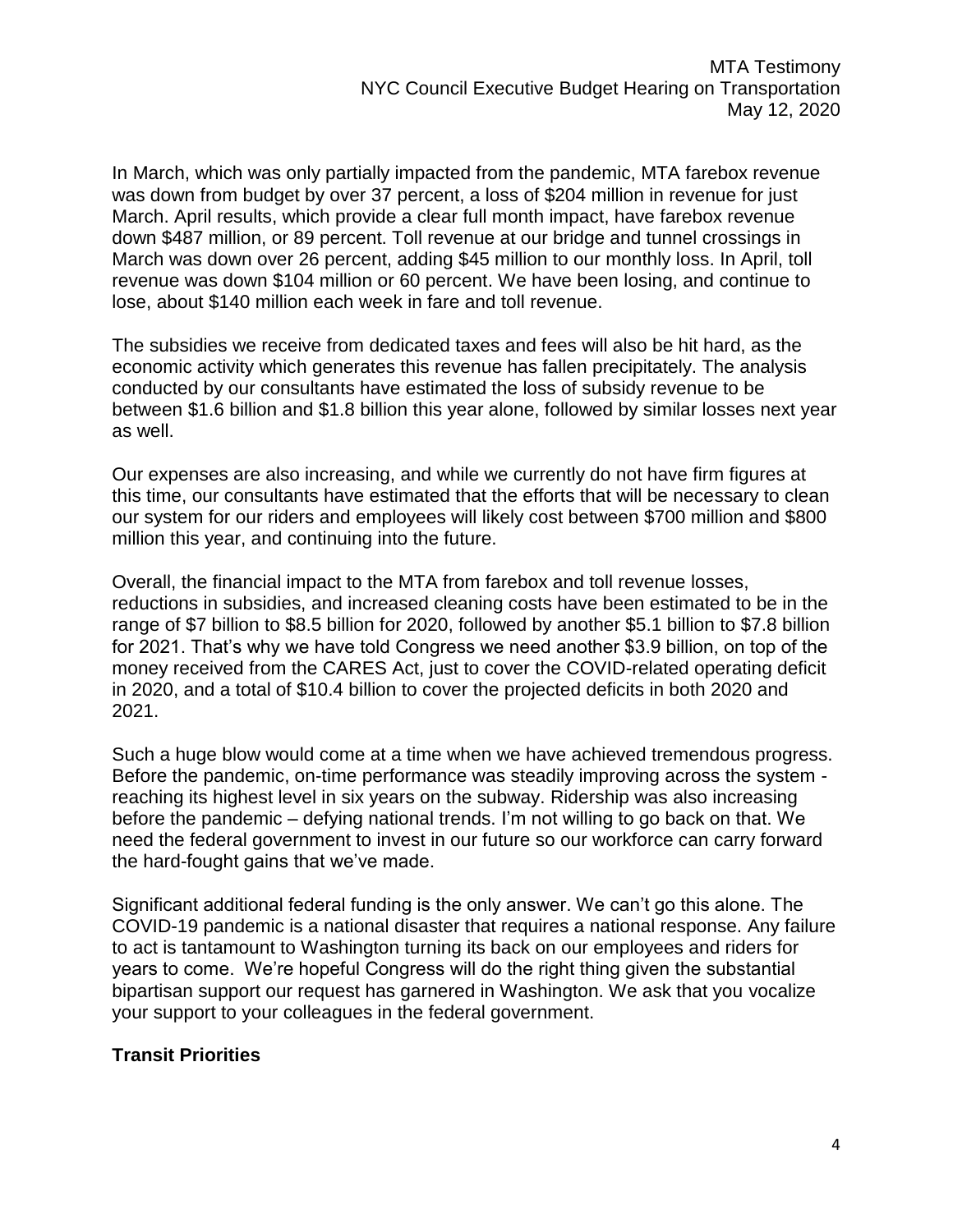We're also asking you to join us in prioritizing transit projects that will help get us through this crisis and also improve our system in the long term. The creation of a robust network of bus lanes would substantially benefit our bus service.

We're immensely proud of how our partnership with the City has already helped to attract more customers back to our buses, specifically with the 14th Street Busway. We're thankful to Commissioner Polly Trottenberg and her staff at City DOT, and to Chair Rodriguez for your support of this bold initiative. We want to emulate that success on other lines wherever possible.

In this difficult time, it's more important than ever that we transport customers as quickly and effectively as possible. We can improve efficacy on buses by partnering with the City to add new bus lanes on routes that have proven most essential during this pandemic, increasing enforcement on existing bus lanes and implementing Traffic Signal Priority on corridors across the five boroughs.

### **Conclusion**

I know there has been concern in the past about allocating additional resources to the MTA. In previous appearances before the City Council, members have asked how the City and taxpayers can trust that we will properly manage funds to deliver results for the system. We want to assure you that we're committed as ever to fostering change at the MTA despite the pandemic. Transformation reforms instituted pre-COVID are already driving toward meaningful results.

Our consolidated Construction and Development organization, headed by Janno Lieber, has managed to maintain more than 500 projects during this time. Most importantly, we're doing this safely with detailed guidelines about worker safety, supported by daily checklist reviews and onsite inspections. These guidelines address separation within crews and between crews, handling of tools, and staging of entry, exiting and breaks to maintain social distancing.

We're also making use of Go-Pro cameras and Zoom to conduct remote inspections and equipment commissioning, so that 90 percent of MTA staff and consultants can telecommute. Partly as a result of these precautions, only 1.4 percent of MTA C & D staff and 2.1 percent of third party construction workers and consultants have been reported positive for COVID.

This has allowed us to keep on track for big projects like the L Train tunnel, which was completed last month ahead of schedule and \$100 million under budget. We used new technology to repair the Canarsie Tunnel without shutting it down entirely, saving New Yorkers time and anguish. Most of us can't use this now, but there will be a huge benefit once the state moves toward reopening.